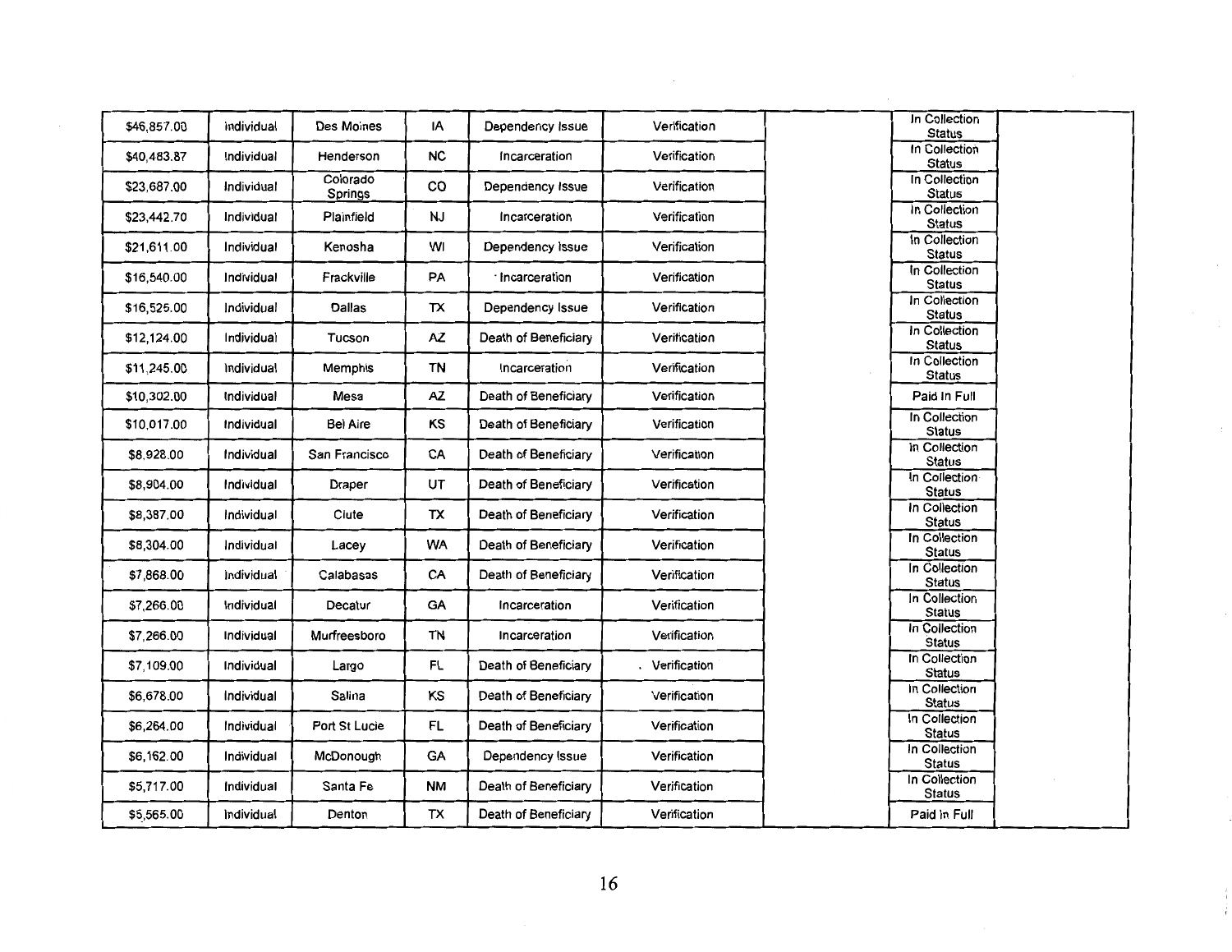| \$5,565.00 | Individual | New York    | NY  | Death of Beneficiary | Verification | In Collection<br><b>Status</b> |  |
|------------|------------|-------------|-----|----------------------|--------------|--------------------------------|--|
| \$5,334.00 | Individual | Parowan     | JT  | Death of Beneficiarv | Verification | In Collection<br><b>Status</b> |  |
| \$5,196.00 | Individual | Orange Park | FL. | Death of Beneficiary | Verification | In Collection<br><b>Status</b> |  |

1. Overpayments are routinely recovered from future benefits awarded. If not received, further actions are then taken by the VA Debt Management Center, including referral to the •Treasury Offset Program as appropriate.

2. Develop specific guidance on pension benefit adjustments.

3. Provide guidance under M21-1MR, Part I, Chapter 2.B.7.a, which requires field personnel to resolve claims involving due process when the associated controls mature.

4. Continue to provide feedback to field employees, through PMC conference calls. VBA is establishing performance measures to address timeliness of processing maintenance workload.

5. Share the findings from this review with the field, so they can implement local reviews and address local high-dollar overpayment issues.

6. Include matching program training in the mandatory topics for the FY 2014 National Pension Training Curriculum.

### **15. Education Program**

VBA uses analytical procedures to improve the statistical validity of the high dollar overpayment review. This procedure requires a review of a stratified random sample of the total number of overpayments. There were 2,097 Education overpayments identified in the 1st quarter of FY 2014 with a total value of \$78,691.451.78.

A random sample of 251 overpayments was reviewed. The review revealed that 10.0 percent (25) were Education high dollar overpayments and 90.0 percent were Education payments that did not meet the high dollar overpayment criteria. Based on these results, we projected that 2,097 of 20,971 overpayments originally identified were high dollar Education overpayments and an estimated 18,874 were payments that did not meet the high dollar overpayment criteria. These results are based on estimates at a 95 percent confidence level with a  $\pm$  5 percent confidence interval.

Education Service identified 25 high-dollar Education overpayments, of which all 25 were Administrative and Documentation errors. Extrapolating from the sample review results, an estimated total of \$9,027,366.66 in high dollar overpayments were made in the first quarter.

25 overpayments (100%) totaling \$106,492.58 were due to Administrative and Documentation Errors caused by VA issuing duplicate payments and/or  $\bullet$ data input errors or incorrect reporting of tuition and fees by schools.

Total Education Obligated Payments maqe this quarter was: \$3,350,224,181.87 Projected High-Dollar Overpayments for this quarter is: \$9,027,366.66 of H

| Aniount of :<br>Oversemment | Entity or<br>ndividual | CKy         | State | Gauso of<br>Overpayment                             | <b>OMB</b> Error Type               | Action/Plane to<br>Rocovor <sup></sup><br>Overpennnent |                         |                          |
|-----------------------------|------------------------|-------------|-------|-----------------------------------------------------|-------------------------------------|--------------------------------------------------------|-------------------------|--------------------------|
| \$12,375.00                 | Entity                 | Alpine      | CА    | Incorrect Reporting<br>of Tuition/Fees by<br>School | Administrative and<br>Documentation | See Notes Below<br>Table                               | Paid In Full            | See Notes Below<br>Table |
| \$10,022.90                 | Entity                 | Shelbyville | ١N    | Incorrect Reporting<br>of Tuition/Fees by<br>School | Administrative and<br>Documentation |                                                        | In Collection<br>Status |                          |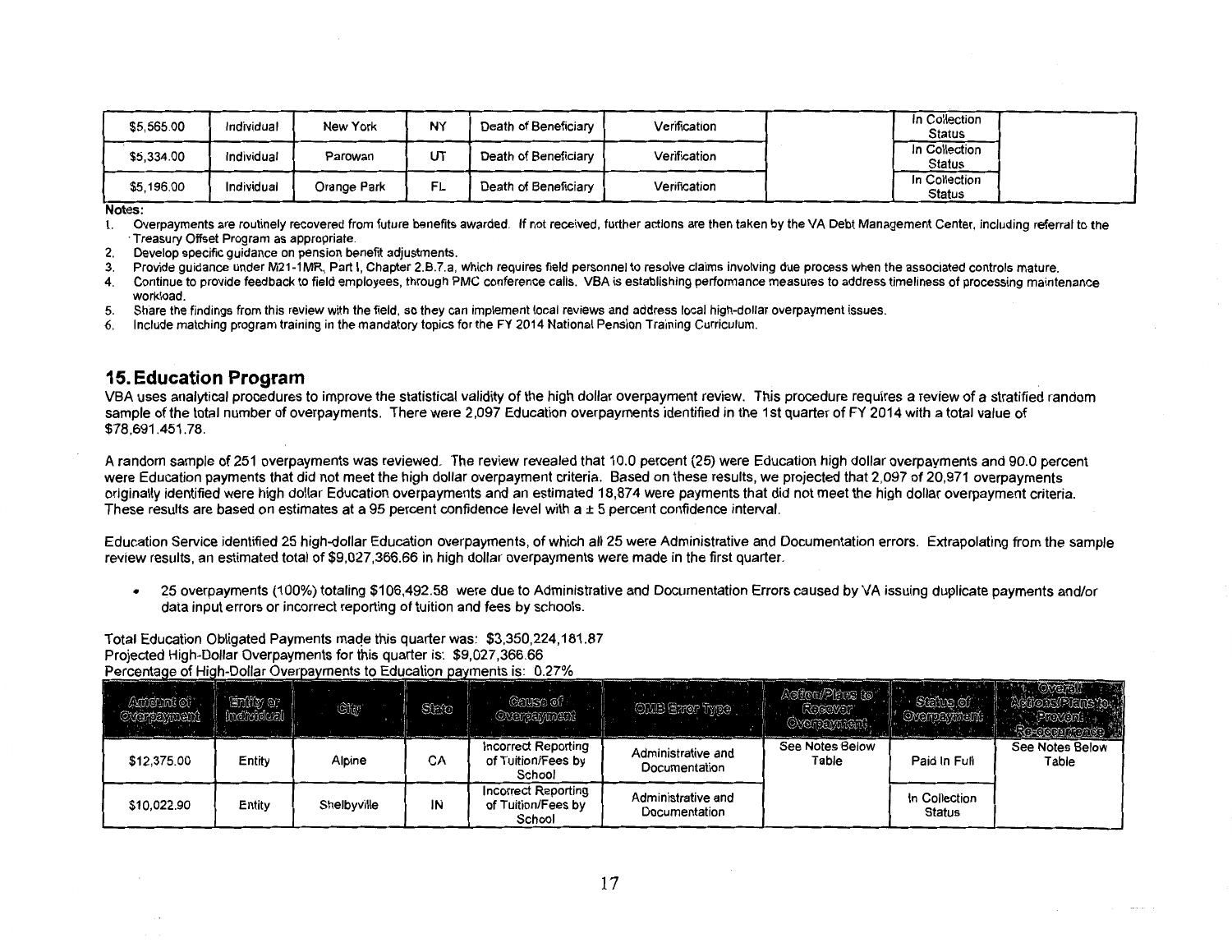| \$9,650.00 | Entity     | Hopkins              | <b>SC</b> | Incorrect Reporting<br>of Tuition/Fees by<br>School        | Administrative and<br>Documentation | In Collection<br><b>Status</b> |  |
|------------|------------|----------------------|-----------|------------------------------------------------------------|-------------------------------------|--------------------------------|--|
| \$8,564.00 | Entity     | South Gate           | CA        | <b>Incorrect Reporting</b><br>of Tuition/Fees by<br>School | Administrative and<br>Documentation | Paid In Full                   |  |
| \$7,209.50 | Entity     | Lindenhurst          | <b>NY</b> | VA Data Input Error                                        | Administrative and<br>Documentation | In Collection<br><b>Status</b> |  |
| \$5,500.00 | Entity     | Chicago              | ١L        | <b>Incorrect Reporting</b><br>of Tuition/Fees by<br>School | Administrative and<br>Documentation | In Collection<br>Status        |  |
| \$4.531.20 | Entity     | Pendleton            | <b>SC</b> | <b>Incorrect Reporting</b><br>of Tuition/Fees by<br>School | Administrative and<br>Documentation | In Collection<br><b>Status</b> |  |
| \$4,500.00 | Entity     | Daphne               | <b>AL</b> | <b>Incorrect Reporting</b><br>of Tuition/Fees by<br>School | Administrative and<br>Documentation | In Collection<br>Status        |  |
| \$4.093.84 | Entity     | Fayetteville         | <b>NC</b> | VA Data Input Error                                        | Administrative and<br>Documentation | Paid In Full                   |  |
| \$3,459.53 | Entity     | Edwardsville         | IL        | <b>Incorrect Reporting</b><br>of Tuition/Fees by<br>School | Administrative and<br>Documentation | In Collection<br><b>Status</b> |  |
| \$3,200.00 | Entity     | Hudson               | FL.       | <b>Incorrect Reporting</b><br>of Tuition/Fees by<br>School | Administrative and<br>Documentation | In Collection<br><b>Status</b> |  |
| \$3,070.20 | Individual | Manassas             | VA        | <b>Incorrect Reporting</b><br>of Tuition/Fees by<br>School | Administrative and<br>Documentation | In Collection<br><b>Status</b> |  |
| \$3,057.14 | Entity     | <b>Scotch Plains</b> | <b>NJ</b> | <b>Incorrect Reporting</b><br>of Tuition/Fees by<br>School | Administrative and<br>Documentation | Paid In Full                   |  |
| \$3,006.12 | Individual | Valdosta             | GA        | VA Data Input Error                                        | Administrative and<br>Documentation | In Collection<br><b>Status</b> |  |
| \$3,000.00 | Entity     | Los Angeles          | CA        | <b>Incorrect Reporting</b><br>of Tuition/Fees by<br>School | Administrative and<br>Documentation | In Collection<br><b>Status</b> |  |
| \$2,700.00 | Entity     | California City      | CA        | <b>Incorrect Reporting</b><br>of Tuition/Fees by<br>School | Administrative and<br>Documentation | In Collection<br><b>Status</b> |  |
| \$2,499.12 | Individual | Richmond             | VA        | <b>Incorrect Reporting</b><br>of Tuition/Fees by<br>School | Administrative and<br>Documentation | In Collection<br><b>Status</b> |  |
| \$2,310.93 | Individual | Charleston           | МS        | <b>Incorrect Reporting</b><br>of Tuition/Fees by<br>School | Administrative and<br>Documentation | In Collection<br><b>Status</b> |  |
| \$2,199.00 | Entity     | Syracuse             | <b>NY</b> | <b>Incorrect Reporting</b><br>of Tuition/Fees by<br>School | Administrative and<br>Documentation | Paid In Full                   |  |

18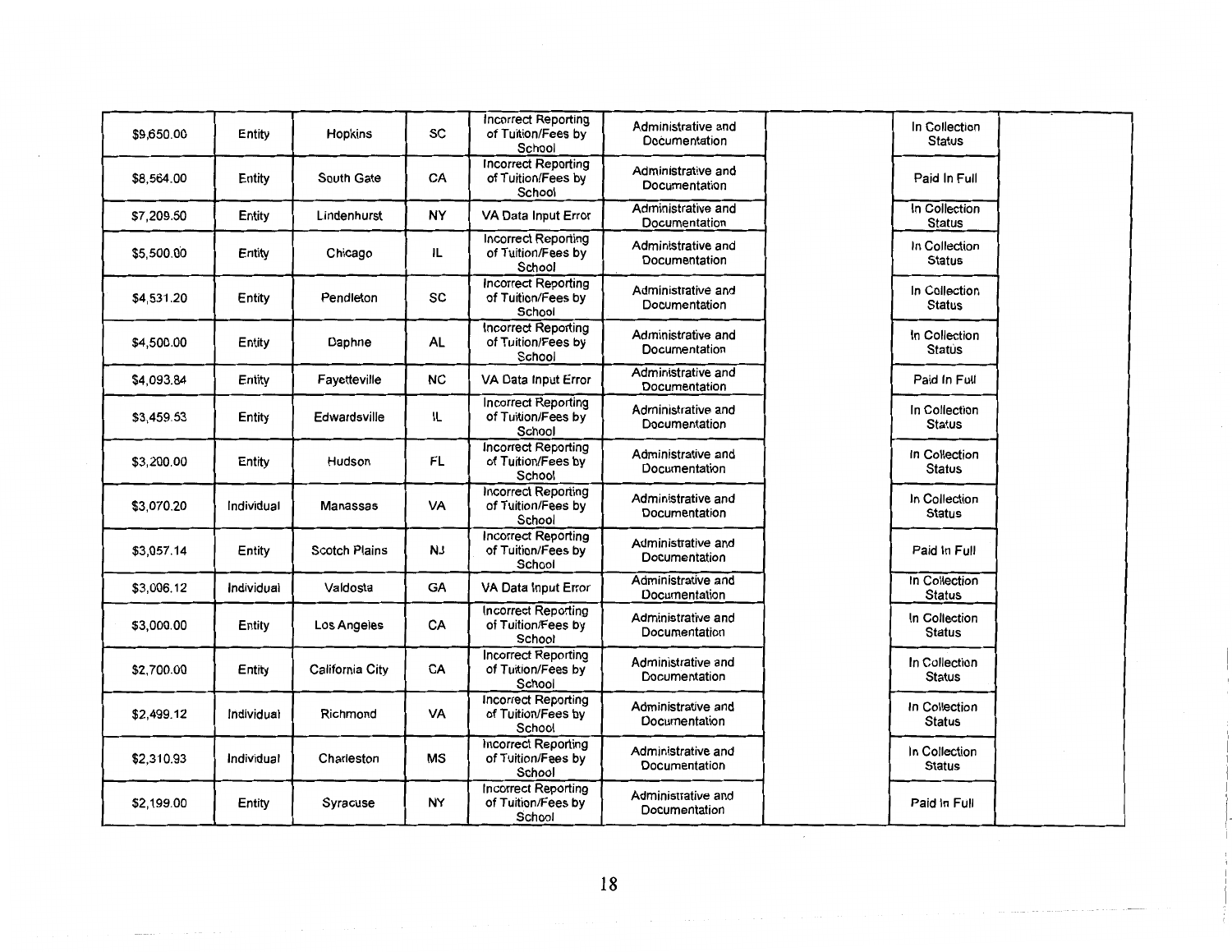| \$2,111.11 | Entity     | Davison    | MI | Incorrect Reporting<br>of Tuition/Fees by<br>School        | Administrative and<br>Documentation | In Collection<br>Status        |  |
|------------|------------|------------|----|------------------------------------------------------------|-------------------------------------|--------------------------------|--|
| \$2,110.12 | Entity     | Norwalk    | CA | VA Data Input Error                                        | Administrative and<br>Documentation | Paid In Full                   |  |
| \$1,996.65 | Entity     | Homestead  | FL | <b>Incorrect Reporting</b><br>of Tuition/Fees by<br>School | Administrative and<br>Documentation | Paid in Full                   |  |
| \$1,791.65 | Entity     | Middleburg | FL | <b>Incorrect Reporting</b><br>of Tuition/Fees by<br>School | Administrative and<br>Documentation | In Collection<br><b>Status</b> |  |
| \$1,783.57 | Individual | Hilliard   | OH | Incorrect Reporting<br>of Tuition/Fees by<br>School        | Administrative and<br>Documentation | In Collection<br><b>Status</b> |  |
| \$1,751.00 | Entity     | Angie      | LA | <b>Incorrect Reporting</b><br>of Tuition/Fees by<br>School | Administrative and<br>Documentation | Paid in Full                   |  |

- Overpayments are routinely recovered from future benefits awarded. If not received, further actions are then taken by the VA Debt Management Center, including referral to the 1. Treasury Offset Program as appropriate.
- 2. VA continues to take a two-step approach; one, focus on training our employees; and two, field improvements in electronic processing systems to aid in decreasing human errors.
- 3. Each Regional Processing Office and the Central Office have established required training that employees must attend.
- 4. Supervisory officials also monitor individual employee performance and provide additional training as necessary.
- 5. Fielding improvements in electronic processing systems continues to be a challenge for VA due to the transition of LTS to sustainment and possible future statutory changes in the Post-9/11 GI Bill.
- **6.**  VA published a nationwide School Certifying Official Handbook, which establishes common requirements and detailed instructions for School Certifying Officials to prepare and submit enrollment and attendance information to VA. In addition, recent statutory changes authorized State Approving Agencies to conduct school Compliance Surveys. This will increase VA presence on campuses and enable additional assessment of school official compliance and increase VA opportunities to provide focused training for school officials.

### **16. Insurance Program**

Insurance Service identified four high-dollar (administrative/documentation) overpayments totaling \$30,314.33. All were caused by Administrative and Documentation errors.

• 4 overpayments (100%) totaling \$30,314.33 are Administrative Documentation errors caused when the death claim award shares were distributed incorrectly, incorrect beneficiary, and insurance policy matured as an endowment and was paid to the insured after the death of the insured.

Total Insurance Obligated Payments made this quarter was: \$296,985,481.02.

Total High-Dollar Overpayments identified this quarter: \$30,314.33

Dollar

| ount of<br>Oxwyeryndent | Entity or  | Gly/Gounty   | Sinte | Gause of<br>OVEHPEMMONÎ              | OMB Error Type.                     | REGOVET<br>Overfelvment  |                      |                          |
|-------------------------|------------|--------------|-------|--------------------------------------|-------------------------------------|--------------------------|----------------------|--------------------------|
| \$10.142.22             | Individual | Tucson       | AZ    | Incorrect beneficiary<br>shares paid | Administrative and<br>Documentation | See Notes Below<br>Table | Collected in<br>Full | See Notes Below<br>Table |
| \$9,983.30              | Individual | Silver Pring | MD    | Incorrect beneficiary<br>paid        | Administrative and<br>Documentation |                          | Collected in<br>Full |                          |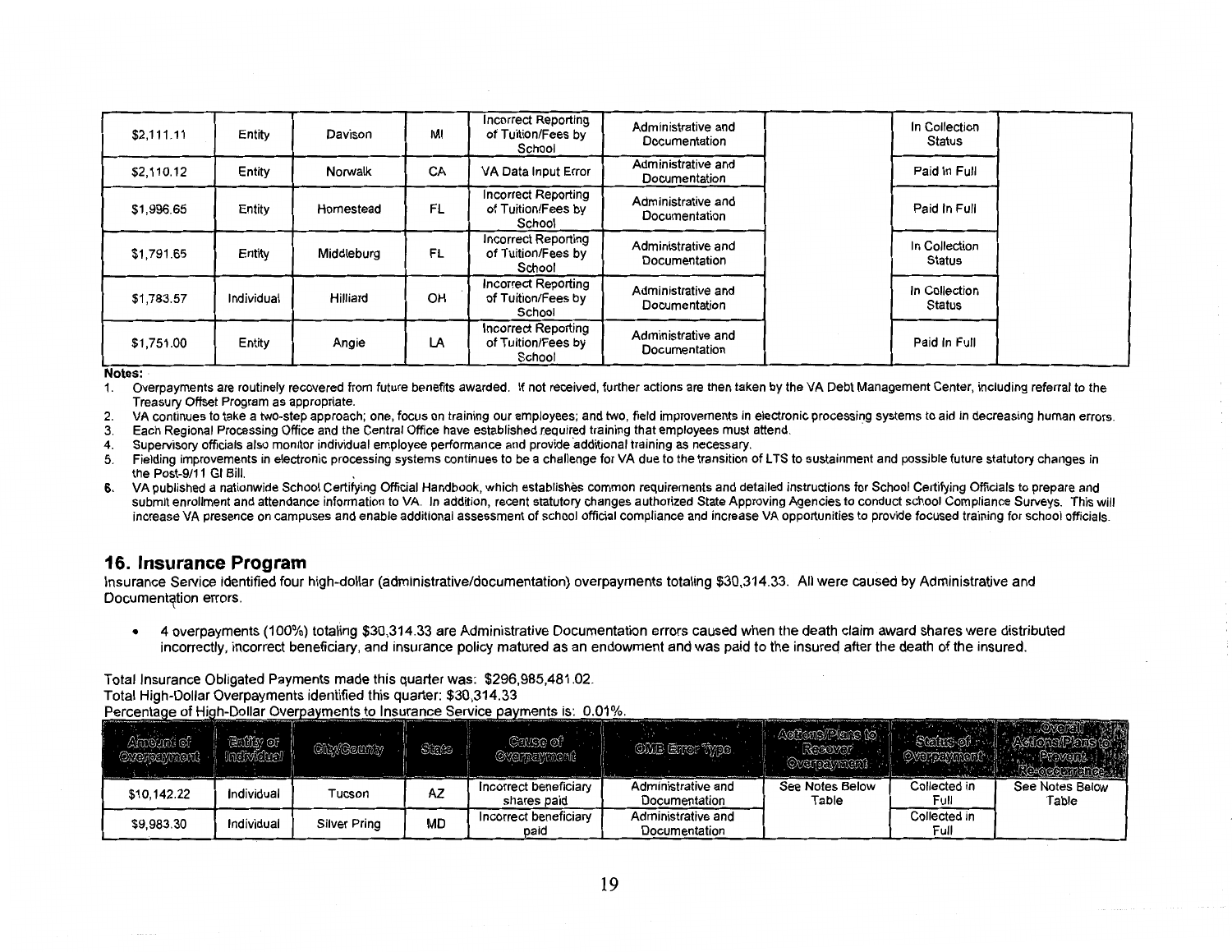| \$5,177.00 | Individual | Lawrenceville | GA        | On 11-1-13, the<br>insurance policy<br>matured as an<br>endowment and the<br>proceeds were sent<br>to the insured. The<br>insured died on 10-<br>27-13. | Administrative and<br>Documentation | Collected in<br>Full - |  |
|------------|------------|---------------|-----------|---------------------------------------------------------------------------------------------------------------------------------------------------------|-------------------------------------|------------------------|--|
| \$5,011.81 | Individual | Kennewick     | <b>WA</b> | Incorrect beneficiary<br>shares paid                                                                                                                    | Administrative and<br>Documentation | Collected in<br>Full   |  |

1. Account receivables have been established and further action will be taken by VA DMC.

2. Other actions to prevent reoccurrence include improving documentation and providing training.

# **17.Vocational Rehabilitation & Employment (VR&E) Program**

VBA identified nine (13%) high-dollar overpayments made by VR&E Service during the first quarter of FY 2014. These overpayments were caused by Verification errors.

• 9 overpayments (1 00%) totaling\$59,658.48 are Verification errors as a result of the Veteran withdrawing from classes and the Vocational Rehabilitation Counselor not receiving timely notification from the school or Veteran, VA Certifying Official certifying the Veteran under CH31 and CH33, and dependency change.

Total VR&E Obligated Payments made this quarter was: \$279,254,899.91 High-Dollar Overpayments for this quarter is: \$59,658.48 h-Dollar Overoavments to VR&E

| iduni of<br>denameint<br><b>Andrew Co</b> | Ently or<br>Incividual | <b>Chy/Gounty</b> | State     | Cause of<br><b>Overgelyment</b>                                                        | CME Error Type<br><b>THE REAL</b> | Actors/Plans -<br>to Recover<br><b>The Company</b> | Sterrie of                | $\mathcal{E} = \mathbb{R} \cup \mathbb{C}$ . Overall<br>ANGUNGUREUM JANU |
|-------------------------------------------|------------------------|-------------------|-----------|----------------------------------------------------------------------------------------|-----------------------------------|----------------------------------------------------|---------------------------|--------------------------------------------------------------------------|
| \$8,194.77                                | Individual             | Lucama            | <b>NC</b> | Veteran stopped<br>attending school and<br>failed to notify VA.                        | Verification                      | See Note Below<br>Table                            | Collection in<br>Progress | See Notes Below<br>Table                                                 |
| \$8,134.40                                | Individual             | Topsham           | МË        | Veteran received<br>benefits under<br>incorrect programs<br>resulting in a<br>payment. | Verification                      |                                                    | Collection in<br>Progress |                                                                          |
| \$7,610.40                                | Individual             | New Bedford       | MA        | Veteran stopped<br>attending school and<br>failed to notify VA.                        | Verification                      |                                                    | Collection in<br>Progress |                                                                          |
| \$7,509.00                                | Individual             | Hanahan           | SC        | Veteran stopped<br>attending school and<br>failed to notify VA.                        | Verification                      |                                                    | Collection in<br>Progress |                                                                          |
| \$6,527.57                                | Individual             | Denver            | CO        | Veteran received<br>benefits under<br>incorrect programs<br>resulting in payment.      | Verification                      |                                                    | Collection in<br>progress |                                                                          |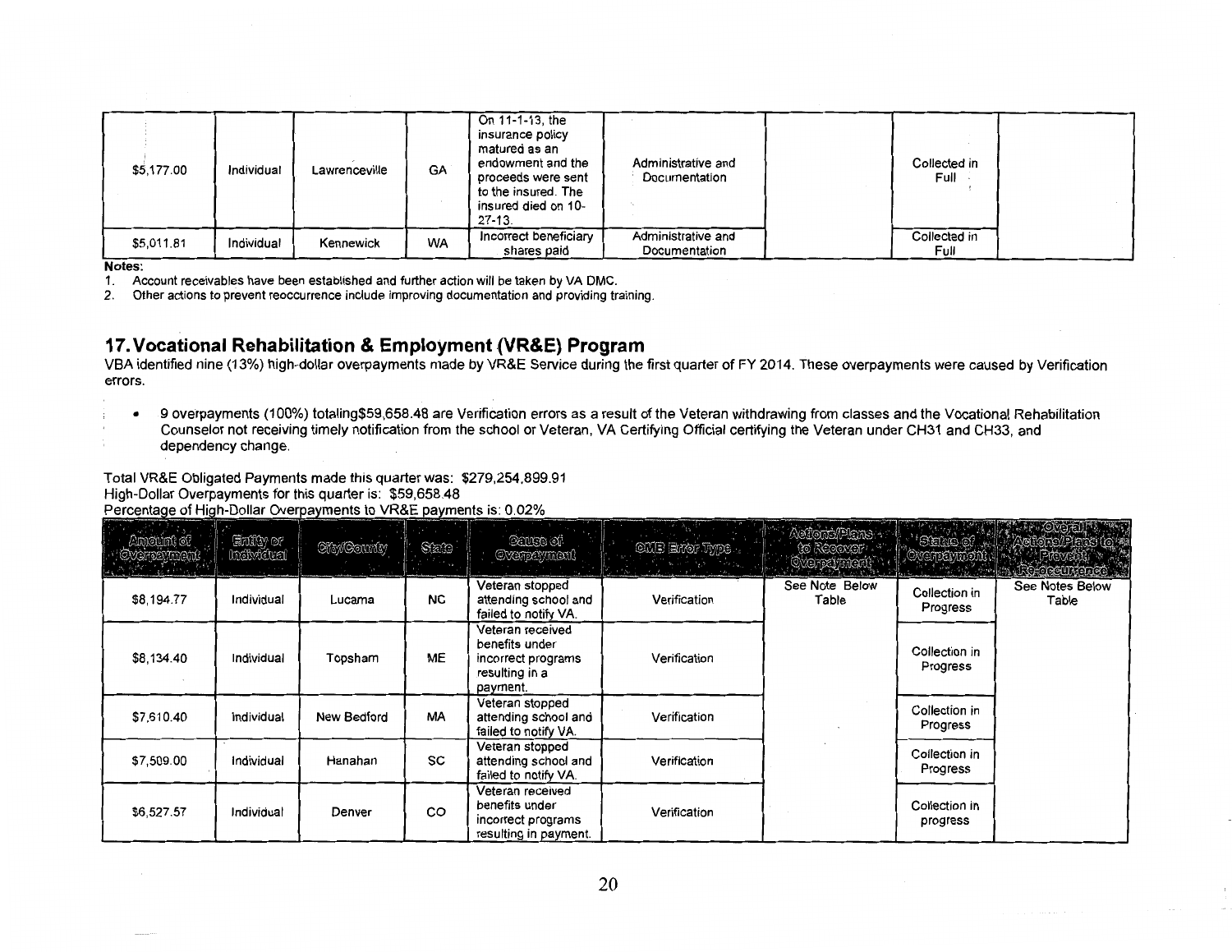| \$5.641.39 | Individual | McDonough          | <b>GA</b> | Veteran received<br>benefits under<br>incorrect programs<br>resulting in payment. | Verification | Collection in<br>progress |  |
|------------|------------|--------------------|-----------|-----------------------------------------------------------------------------------|--------------|---------------------------|--|
| \$5,457.90 | Individual | Zimmerman          | <b>MN</b> | Veteran stopped<br>attending school and<br>failed to notify VA.                   | Verification | Collection in<br>Progress |  |
| \$5,431.45 | Individual | <b>Blairsville</b> | <b>GA</b> | Overpayment was<br>created as a result<br>of a dependency<br>change.              | Verification | Collection in<br>Progress |  |
| \$5,151.60 | Individual | Catonsville        | <b>MD</b> | Veteran stopped<br>attending school and<br>failed to notify VA.                   | Verification | Collection in<br>Progress |  |

- 1. The VA DMC is responsible for Collection of overpayments.
- 2. Veteran has been informed to provide the VA Certifying Official with timely enrollment changes.
- 3. Veteran was reminded that he is not allowed to participate in both benefit programs at the same time.
- 4. Veteran counseled again on notifying VRC and VA Certifying Official when changes are made to schedule.
- 5. Veteran notified and reminded of reporting requirements for training changes.
- 6. VRC and entire staff have been reminded of the illegality of dual receipt of benefits. Staff reminded to use SHARE frequently for verification purposes, and encouraged to coordinate early with RPOs.
- 7. VRC was reminded to monitor SHARE for duplication of benefits. Veteran was reminded of the inability to participate in both programs simultaneously.
- 8. Training was provided to the VRC to code the change as Collect All in BON. Veteran reminded of the need to provide timely updates to his VRC on dependency changes.

# **National Cemetery Administration (NCA)**

### **18. Burial Services**

NCA identified one high-dollar overpayments during the first quarter of FY 2014 in Burial payments.

• 1 overpayment (100%) totaling \$90,440.00 due to Administrative and Documentation errors caused by issuing duplicate payments. The vendor submitted invoice twice and it was subsequently certified and paid twice.

Total Payments made this quarter: \$97,183,081.84 Total High-Dollar Overpayments identified this quarter: \$90,440.00 Percentage of Overpayments: 0.09%

|             |        |           | State | (ରାଜାରର ଜୀ               |                                     |                                 |                           |                          |
|-------------|--------|-----------|-------|--------------------------|-------------------------------------|---------------------------------|---------------------------|--------------------------|
| \$90,440.00 | Entity | Pittsburg | PA    | <b>Duplicate Payment</b> | Administrative and<br>Documentation | See Notes<br><b>Below Table</b> | Collection in<br>Progress | See Notes Below<br>Table |

#### Notes:

1. Bills of collection have been established for all overpayments and will be collected back through VA's debt collection procedures to include internal offset or the Treasury Offset Program (TOP).

2. NCA has established internal controls and database for tracking invoices by orders to assure no further duplicates move forward.